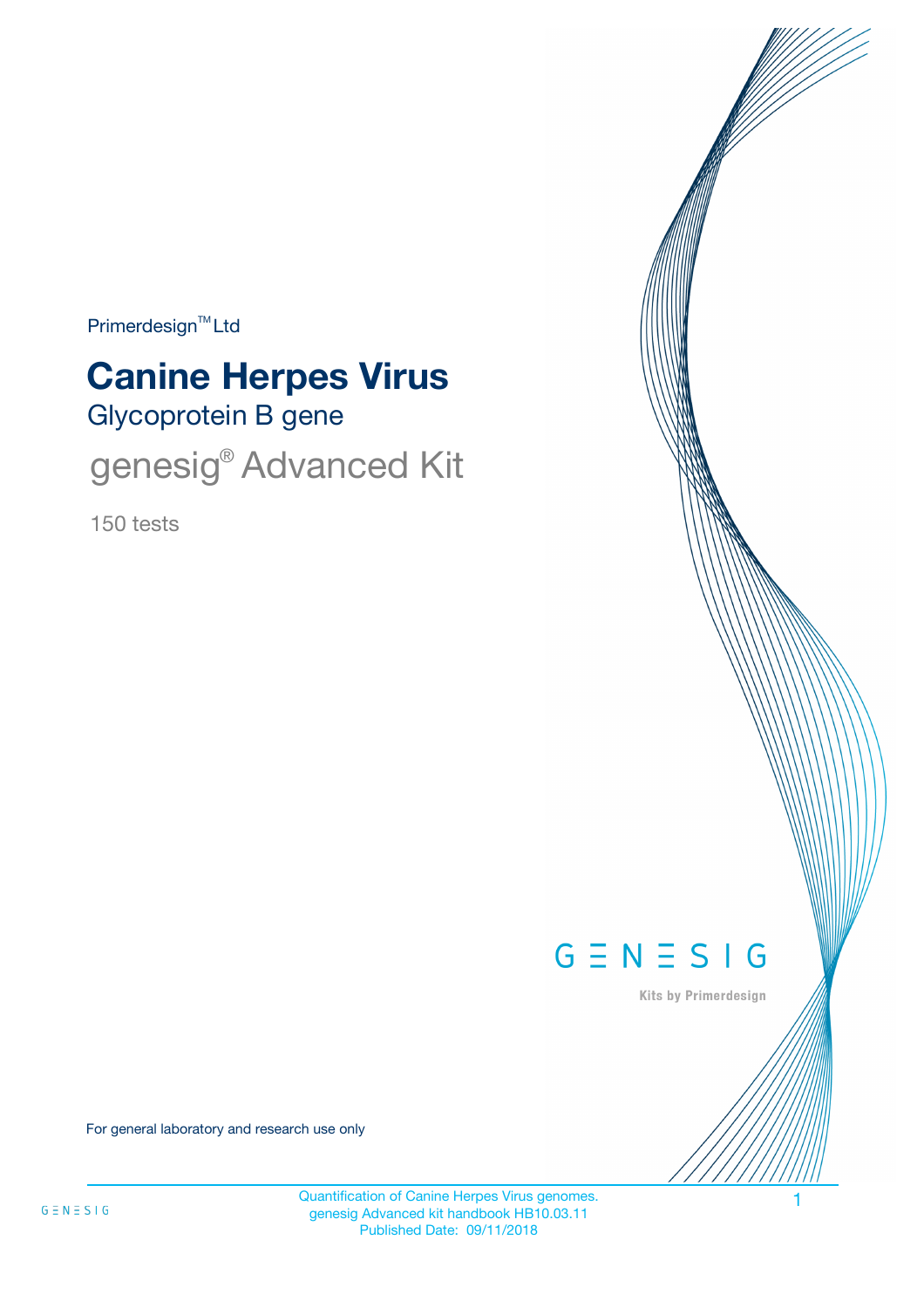## Introduction to Canine Herpes Virus

Canine herpesvirus (CHV) is a virus of the family Herpesviridae that causes a fatal hemorrhagic disease in puppies that are less than 3 weeks old, as well as causing non-fatal infection in older animals. The virus has a linear, double stranded DNA genome that is encapsulated in an icosohedral capsid that itself is contained within a lipid envelope.

In adult dogs the virus is mainly sexually transmitted, being found in vaginal and penile secretions but also through contact with infected nasal and oral secretions. It can establish an infection in the reproductive tract of females which allows transmission to puppies in the birth canal. The virus can also establish in the uterus, attacking the placenta, starving the foetus of nutrients and leading to abortion, still births, reabsorption of the foetus and low weight puppies with weakened immune defences. The virus replicates in the surface cells of the nasal mucosa, tonsils, and pharynx, although in new born puppies, that cannot regulate body temperature, low temperature allows more aggressive replication and spread throughout the body. In contrast, the virus cannot effectively manifest at normal body temperature as in older animals.

The incubation period of CHV is six to ten days. Adult dogs may be asymptomatic or show sores on the genitals and reproductive tract. Symptoms in puppies include crying, weakness, depression, discharge from the nose, yellow faeces, and a loss of the sucking reflex. CHV also causes a necrotizing vasculitis that leads haemorrhaging under the skin, as well as various eye lesions. There is a mortality rate of up to 80% in puppies less than one week old with death usually occurring within one to two days. Survivors are often left with cardiac and/or brain damage. The disease is less severe in puppies that are three to five weeks old due to their ability to properly maintain body temperature. The mortality rate is lower but they can develop a latent infection. Some later get neurological disease and have symptoms like difficulty walking and blindness.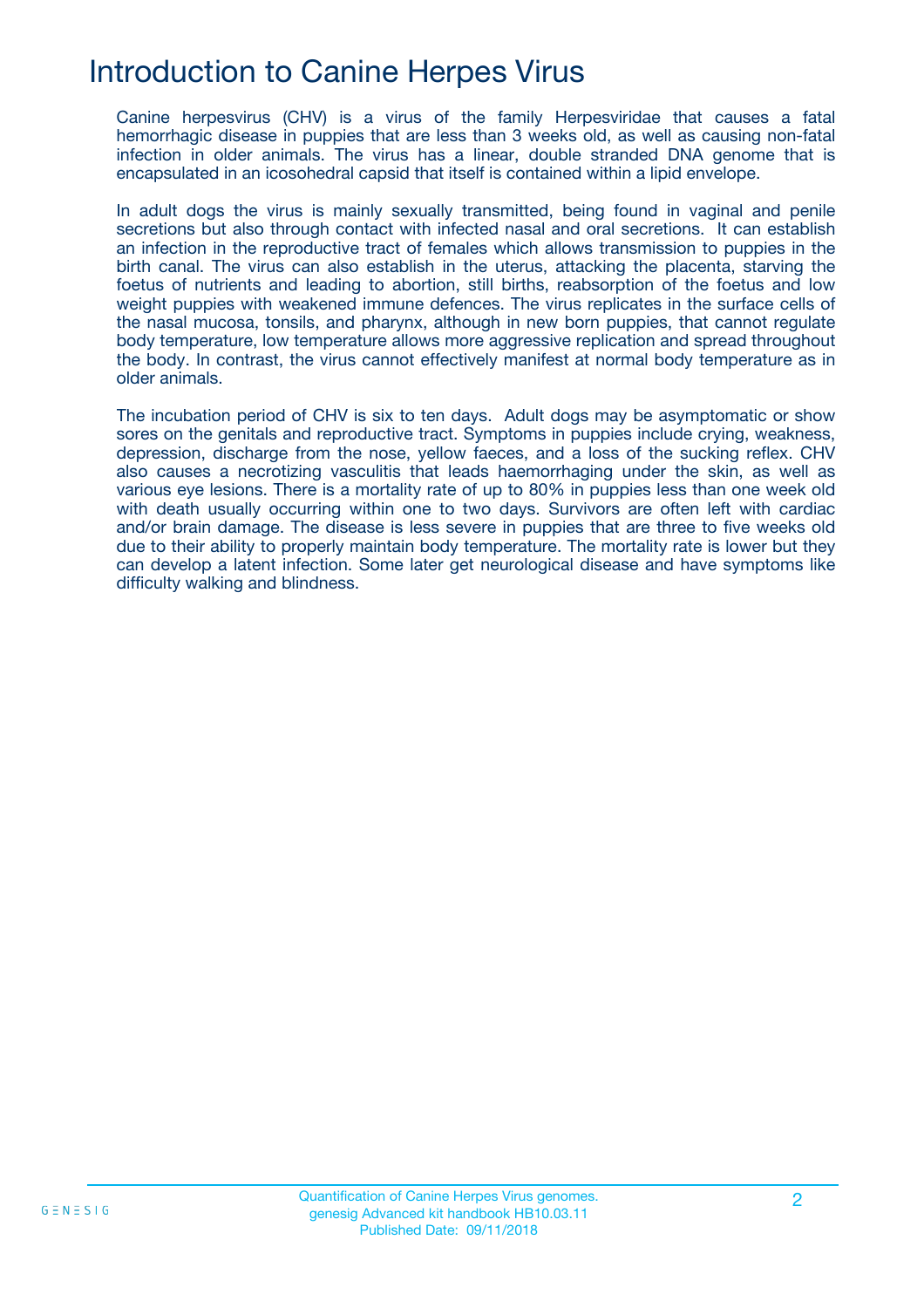# **Specificity**

The Primerdesign genesig Kit for Canine Herpes Virus (CHV) genomes is designed for the in vitro quantification of CHV genomes. The kit is designed to have a broad detection profile. Specifically, the primers represent 100% homology with over 95% of the NCBI database reference sequences available at the time of design.

The dynamics of genetic variation means that new sequence information may become available after the initial design. Primerdesign periodically reviews the detection profiles of our kits and when required releases new versions.

If you require further information, or have a specific question about the detection profile of this kit then please send an e.mail to enquiry@primerdesign.co.uk and our bioinformatics team will answer your question.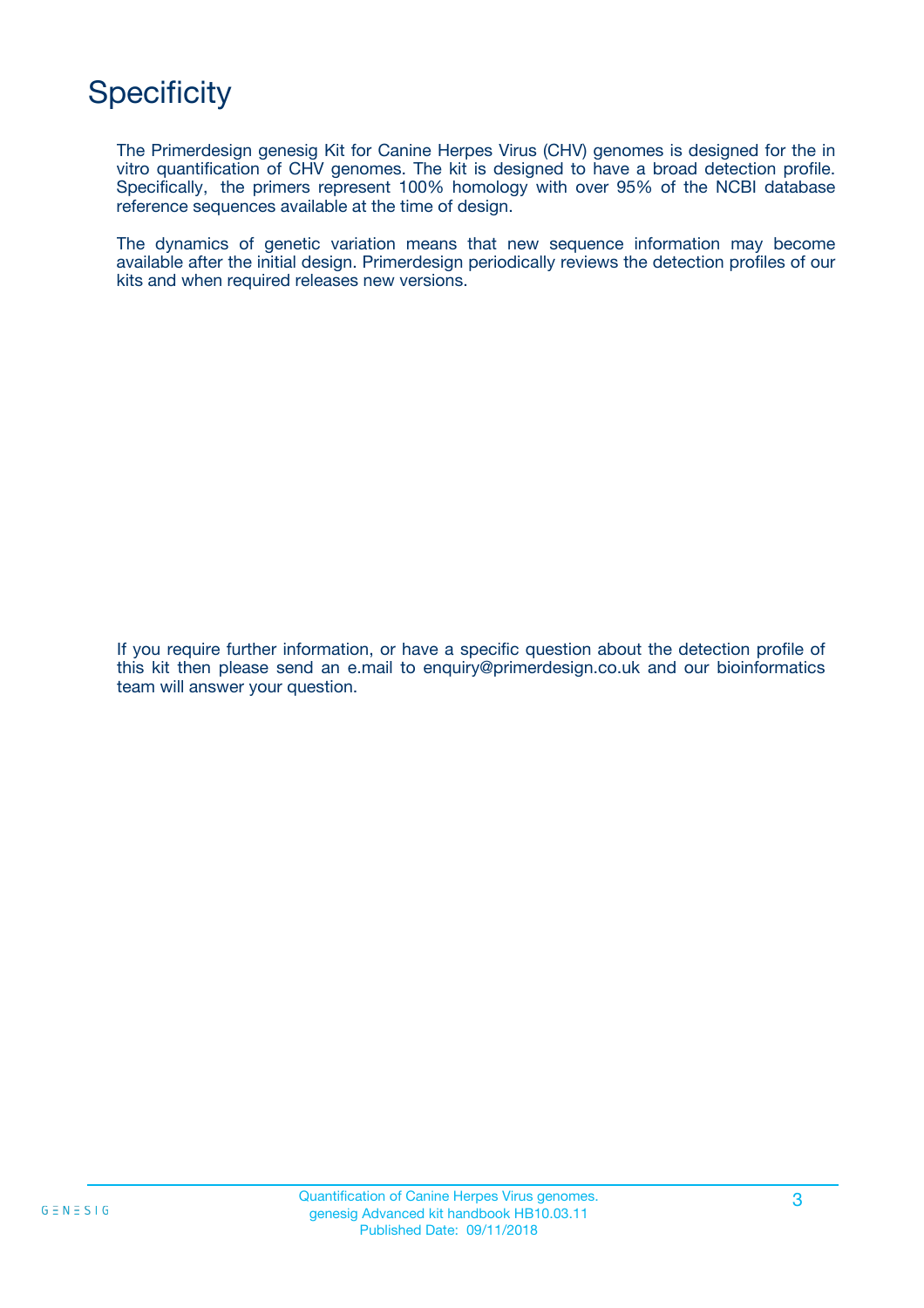## Kit contents

- **CHV specific primer/probe mix (150 reactions BROWN)** FAM labelled
- **CHV positive control template (for Standard curve RED)**
- **Internal extraction control primer/probe mix (150 reactions BROWN)** VIC labelled as standard
- **Internal extraction control DNA (150 reactions BLUE)**
- **Endogenous control primer/probe mix (150 reactions BROWN)** FAM labelled
- **RNase/DNase free water (WHITE)** for resuspension of primer/probe mixes
- **Template preparation buffer (YELLOW)** for resuspension of internal control template, positive control template and standard curve preparation

### Reagents and equipment to be supplied by the user

#### **Real-time PCR Instrument**

#### **Extraction kit**

This kit is recommended for use with genesig Easy DNA/RNA extraction kit. However, it is designed to work well with all processes that yield high quality RNA and DNA with minimal PCR inhibitors.

#### **oasig**TM **lyophilised or Precision**®**PLUS 2X qPCR Master Mix**

This kit is intended for use with oasig or PrecisionPLUS2X qPCR Master Mix.

**Pipettors and Tips**

**Vortex and centrifuge**

#### **Thin walled 1.5 ml PCR reaction tubes**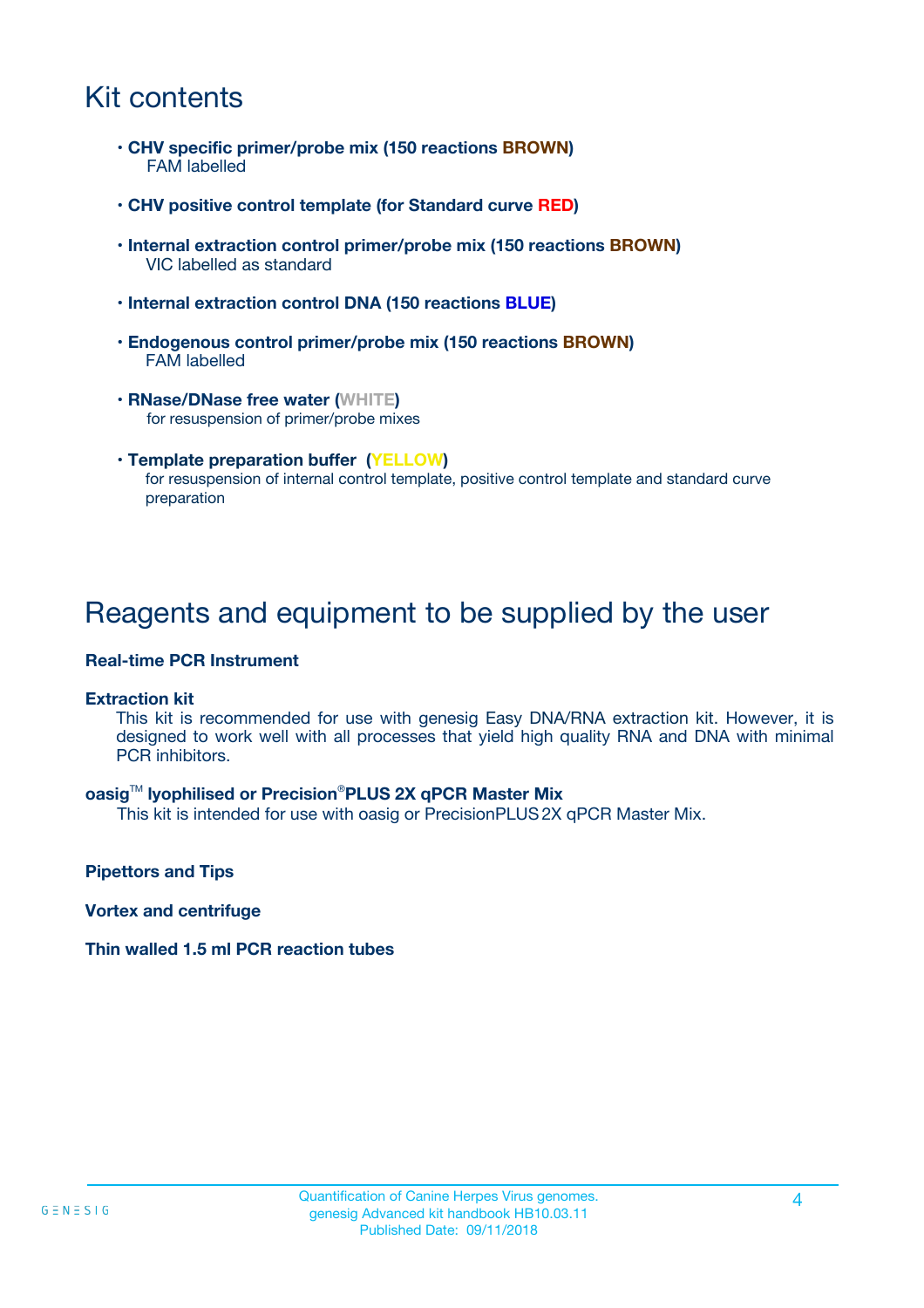### Kit storage and stability

This kit is stable at room temperature but should be stored at -20ºC on arrival. Once the lyophilised components have been resuspended they should not be exposed to temperatures above -20°C for longer than 30 minutes at a time and unnecessary repeated freeze/thawing should be avoided. The kit is stable for six months from the date of resuspension under these circumstances.

If a standard curve dilution series is prepared this can be stored frozen for an extended period. If you see any degradation in this serial dilution a fresh standard curve can be prepared from the positive control.

Primerdesign does not recommend using the kit after the expiry date stated on the pack.

### Suitable sample material

All kinds of sample material suited for PCR amplification can be used. Please ensure the samples are suitable in terms of purity, concentration, and DNA integrity (An internal PCR control is supplied to test for non specific PCR inhibitors). Always run at least one negative control with the samples. To prepare a negative-control, replace the template DNA sample with RNase/DNase free water.

### Dynamic range of test

Under optimal PCR conditions genesig CHV detection kits have very high priming efficiencies of >95% and can detect less than 100 copies of target template.

### Notices and disclaimers

This product is developed, designed and sold for research purposes only. It is not intended for human diagnostic or drug purposes or to be administered to humans unless clearly expressed for that purpose by the Food and Drug Administration in the USA or the appropriate regulatory authorities in the country of use. During the warranty period Primerdesign genesig detection kits allow precise and reproducible data recovery combined with excellent sensitivity. For data obtained by violation to the general GLP guidelines and the manufacturer's recommendations the right to claim under guarantee is expired. PCR is a proprietary technology covered by several US and foreign patents. These patents are owned by Roche Molecular Systems Inc. and have been sub-licensed by PE Corporation in certain fields. Depending on your specific application you may need a license from Roche or PE to practice PCR. Additional information on purchasing licenses to practice the PCR process may be obtained by contacting the Director of Licensing at Roche Molecular Systems, 1145 Atlantic Avenue, Alameda, CA 94501 or Applied Biosystems business group of the Applera Corporation, 850 Lincoln Centre Drive, Foster City, CA 94404. In addition, the 5' nuclease assay and other homogeneous amplification methods used in connection with the PCR process may be covered by U.S. Patents 5,210,015 and 5,487,972, owned by Roche Molecular Systems, Inc, and by U.S. Patent 5,538,848, owned by The Perkin-Elmer Corporation.

## Trademarks

Primerdesign™ is a trademark of Primerdesign Ltd.

genesig $^\circledR$  is a registered trademark of Primerdesign Ltd.

The PCR process is covered by US Patents 4,683,195, and 4,683,202 and foreign equivalents owned by Hoffmann-La Roche AG. BI, ABI PRISM® GeneAmp® and MicroAmp® are registered trademarks of the Applera Genomics (Applied Biosystems Corporation). BIOMEK® is a registered trademark of Beckman Instruments, Inc.; iCycler™ is a registered trademark of Bio-Rad Laboratories, Rotor-Gene is a trademark of Corbett Research. LightCycler™ is a registered trademark of the Idaho Technology Inc. GeneAmp®, TaqMan® and AmpliTaqGold® are registered trademarks of Roche Molecular Systems, Inc., The purchase of the Primerdesign™ reagents cannot be construed as an authorization or implicit license to practice PCR under any patents held by Hoffmann-LaRoche Inc.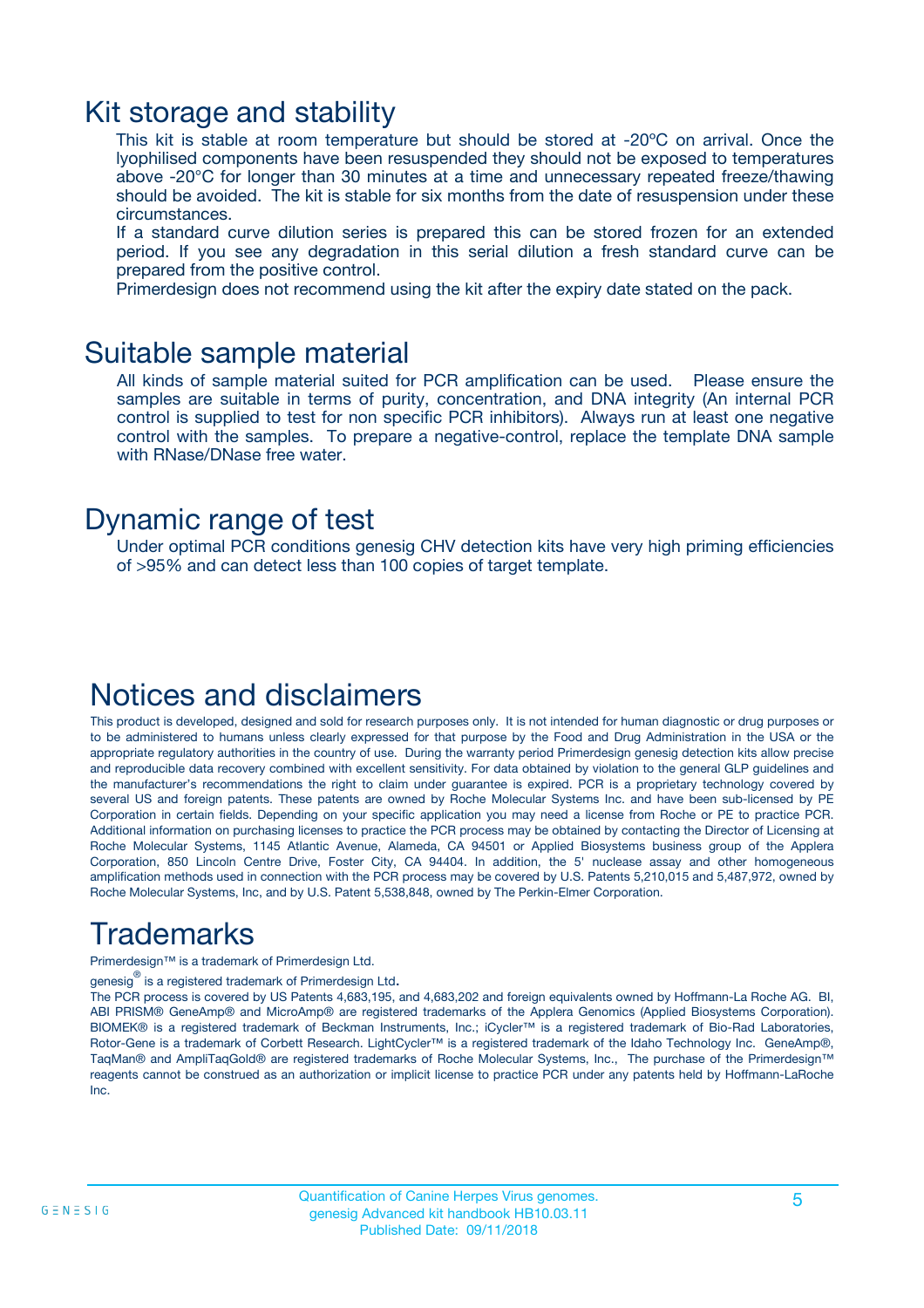## Principles of the test

#### **Real-time PCR**

A CHV specific primer and probe mix is provided and this can be detected through the FAM channel.

The primer and probe mix provided exploits the so-called TaqMan® principle. During PCR amplification, forward and reverse primers hybridize to the CHV DNA. A fluorogenic probe is included in the same reaction mixture which consists of a DNA probe labeled with a 5`-dye and a 3`-quencher. During PCR amplification, the probe is cleaved and the reporter dye and quencher are separated. The resulting increase in fluorescence can be detected on a range of qPCR platforms.

#### **Positive control**

For copy number determination and as a positive control for the PCR set up, the kit contains a positive control template. This can be used to generate a standard curve of CHV copy number / Cq value. Alternatively the positive control can be used at a single dilution where full quantitative analysis of the samples is not required. Each time the kit is used, at least one positive control reaction must be included in the run. A positive result indicates that the primers and probes for detecting the target CHV gene worked properly in that particular experimental scenario. If a negative result is obtained the test results are invalid and must be repeated. Care should be taken to ensure that the positive control does not contaminate any other kit component which would lead to false-positive results. This can be achieved by handling this component in a Post PCR environment. Care should also be taken to avoid cross-contamination of other samples when adding the positive control to the run. This can be avoided by sealing all other samples and negative controls before pipetting the positive control into the positive control well.

#### **Negative control**

To validate any positive findings a negative control reaction should be included every time the kit is used. For this reaction the RNase/DNase free water should be used instead of template. A negative result indicates that the reagents have not become contaminated while setting up the run.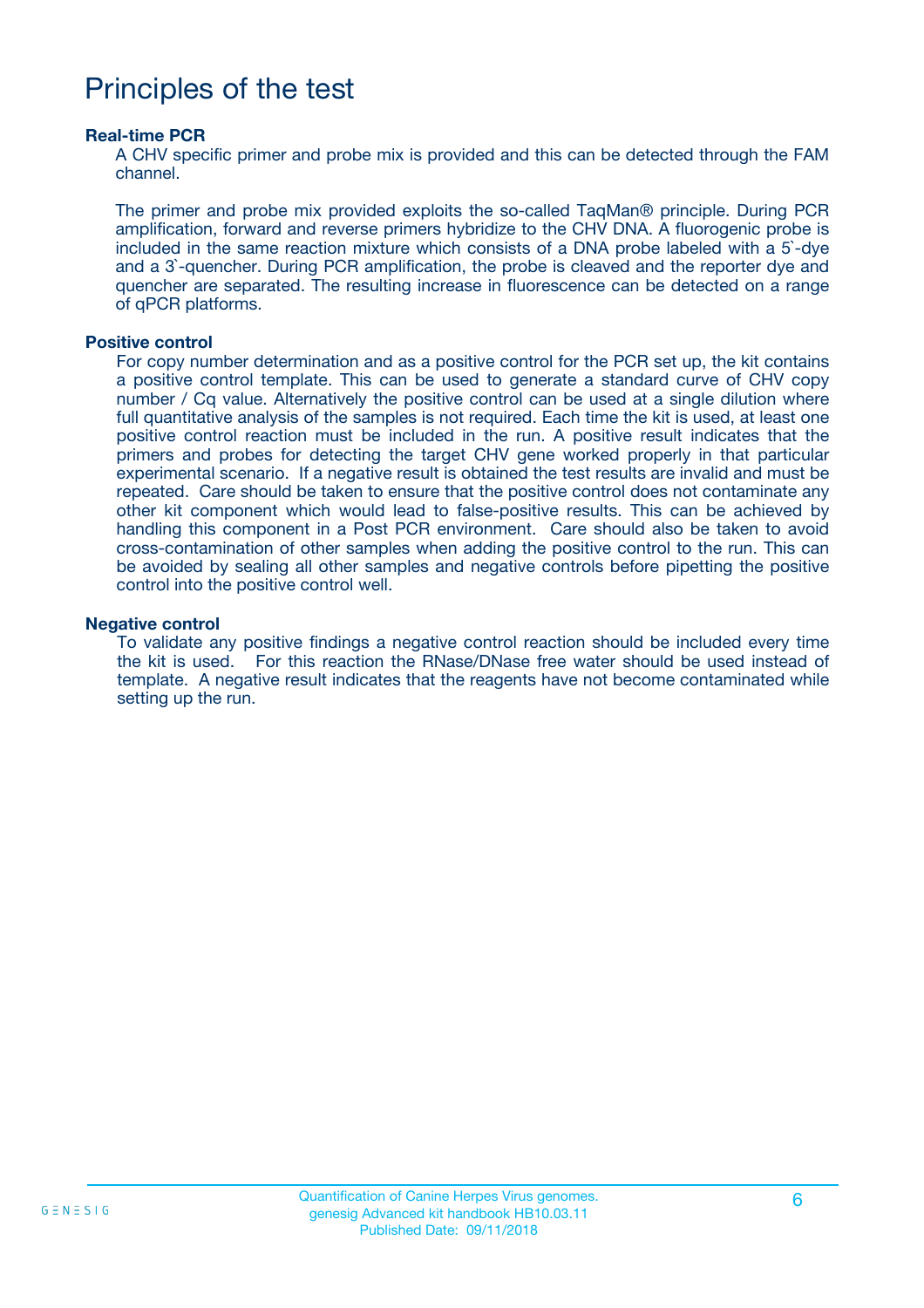#### **Internal DNA extraction control**

When performing DNA extraction, it is often advantageous to have an exogenous source of DNA template that is spiked into the lysis buffer. This control DNA is then co-purified with the sample DNA and can be detected as a positive control for the extraction process. Successful co-purification and qPCR for the control DNA also indicates that PCR inhibitors are not present at a high concentration.

A separate primer and probe mix are supplied with this kit to detect the exogenous DNA using qPCR. The primers are present at PCR limiting concentrations which allows multiplexing with the target sequence primers. Amplification of the control DNA does not interfere with detection of the CHV target DNA even when present at low copy number. The Internal control is detected through the VIC channel and gives a Cq value of 28+/-3.

#### **Endogenous control**

To confirm extraction of a valid biological template, a primer and probe mix is included to detect an endogenous gene. Detection of the endogenous control is through the FAM channel and it is NOT therefore possible to perform a multiplex with the CHV primers. A poor endogenous control signal may indicate that the sample did not contain sufficient biological material.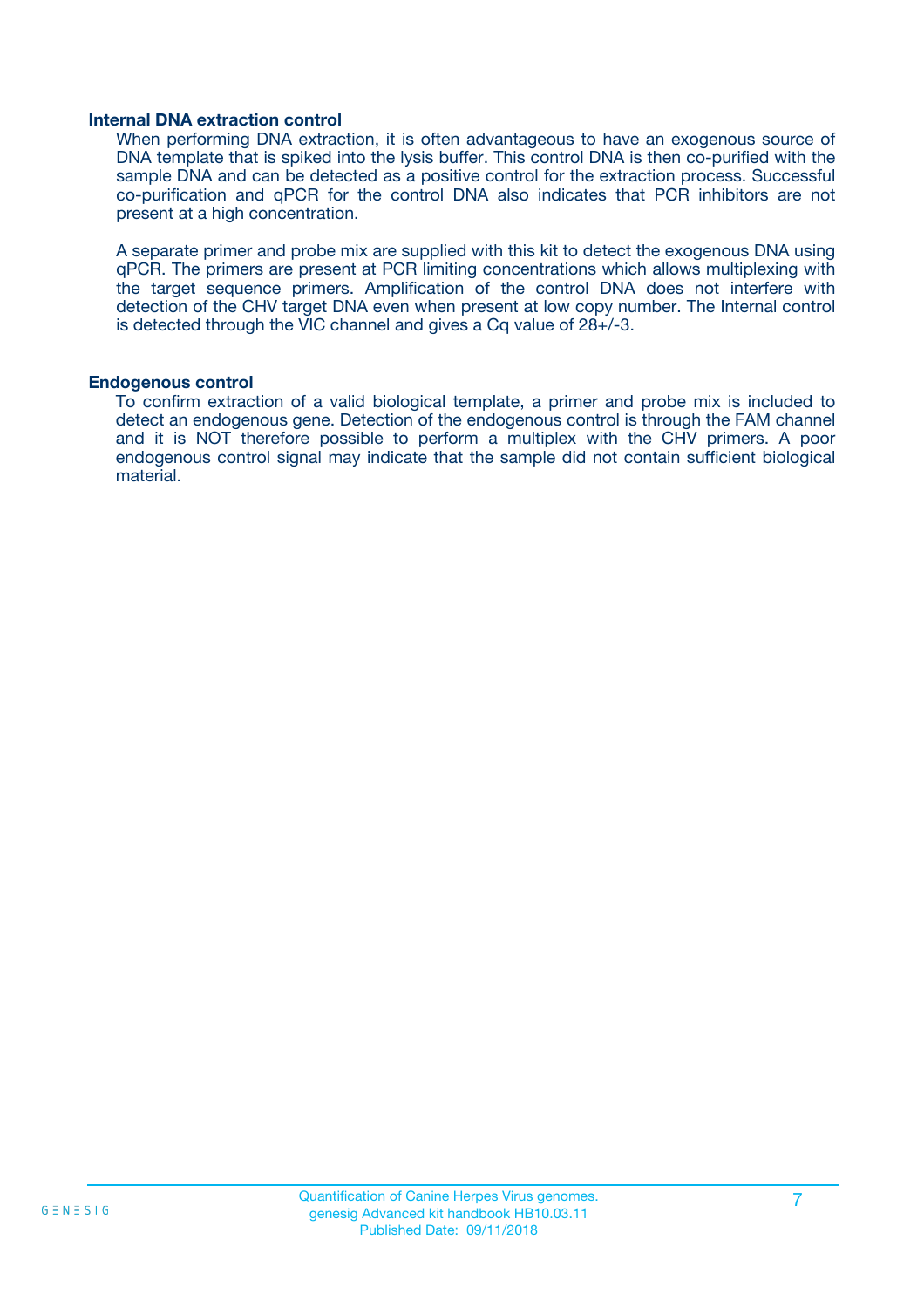### Resuspension protocol

To minimize the risk of contamination with foreign DNA, we recommend that all pipetting be performed in a PCR clean environment. Ideally this would be a designated PCR lab or PCR cabinet. Filter tips are recommended for all pipetting steps.

- **1. Pulse-spin each tube in a centrifuge before opening.** This will ensure lyophilised primer and probe mix is in the base of the tube and is not spilt upon opening the tube.
- **2. Resuspend the primer/probe mixes in the RNase/DNase free water supplied, according to the table below:**

To ensure complete resuspension, vortex each tube thoroughly.

| Component - resuspend in water                       |          |  |
|------------------------------------------------------|----------|--|
| <b>Pre-PCR pack</b>                                  |          |  |
| CHV primer/probe mix (BROWN)                         | $165$ µl |  |
| Internal extraction control primer/probe mix (BROWN) | $165$ µl |  |
| Endogenous control primer/probe mix (BROWN)          | 165 µl   |  |

**3. Resuspend the internal control template and positive control template in the template preparation buffer supplied, according to the table below:** To ensure complete resuspension, vortex each tube thoroughly.

| Component - resuspend in template preparation buffer |          |  |  |
|------------------------------------------------------|----------|--|--|
| <b>Pre-PCR heat-sealed foil</b>                      |          |  |  |
| Internal extraction control DNA (BLUE)               |          |  |  |
| <b>Post-PCR heat-sealed foil</b>                     |          |  |  |
| CHV Positive Control Template (RED) *                | $500$ µl |  |  |

\* This component contains high copy number template and is a VERY significant contamination risk. It must be opened and handled in a separate laboratory environment, away from the other components.

### DNA extraction

The internal extraction control DNA can be added either to the DNA lysis/extraction buffer or to the DNA sample once it has been resuspended in lysis buffer.

**DO NOT add the internal extraction control DNA directly to the unprocessed biological sample as this will lead to degradation and a loss in signal.**

- **1. Add 4µl of the Internal extraction control DNA (BLUE) to each sample in DNA lysis/extraction buffer per sample.**
- **2. Complete DNA extraction according to the manufacturers protocols.**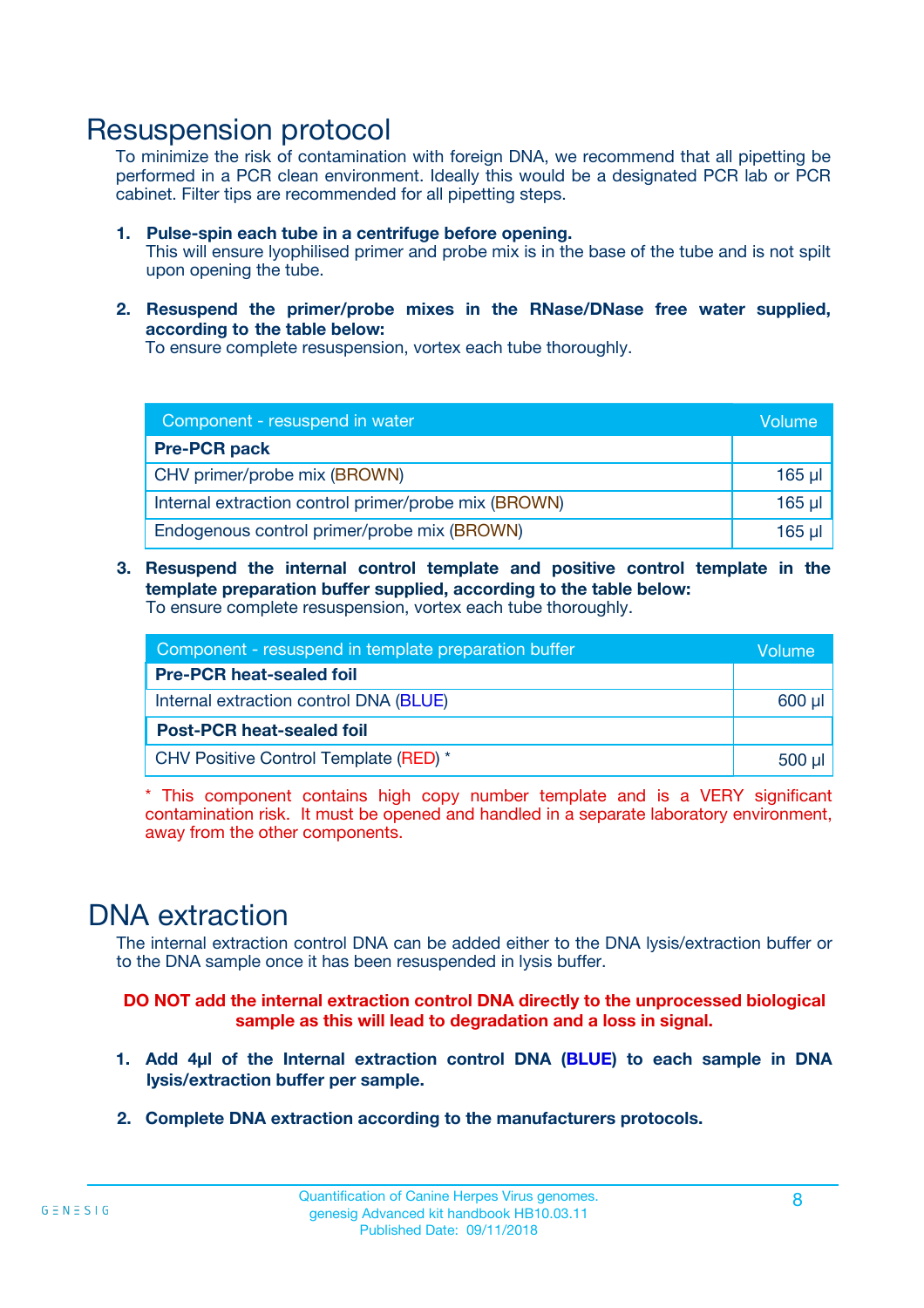# qPCR detection protocol

**1. For each DNA sample prepare a reaction mix according to the table below:** Include sufficient reactions for positive and negative controls.

| Component                                            | Volume   |
|------------------------------------------------------|----------|
| oasig or PrecisionPLUS 2X qPCR Master Mix            | $10 \mu$ |
| CHV primer/probe mix (BROWN)                         | 1 µI     |
| Internal extraction control primer/probe mix (BROWN) | 1 µl     |
| <b>RNase/DNase free water (WHITE)</b>                | $3 \mu$  |
| <b>Final Volume</b>                                  | 15 µl    |

**2. For each DNA sample prepare an endogenous control reaction according to the table below (Optional):**

**This control reaction will provide useful information regarding the quality of the biological sample.**

| Component                                   | Volume   |
|---------------------------------------------|----------|
| oasig or PrecisionPLUS 2X qPCR Master Mix   | $10 \mu$ |
| Endogenous control primer/probe mix (BROWN) | 1 µI     |
| <b>RNase/DNase free water (WHITE)</b>       | $4 \mu$  |
| <b>Final Volume</b>                         | 15 µl    |

- **3. Pipette 15µl of each mix into individual wells according to your qPCR experimental plate set up.**
- **4. Prepare sample DNA templates for each of your samples.**
- **5. Pipette 5µl of DNA template into each well, according to your experimental plate set up.**

For negative control wells use 5µl of RNase/DNase free water. The final volume in each well is 20ul.

**6. If a standard curve is included for quantitative analysis, prepare a reaction mix according to the table below:**

| Component                                 | Volume          |
|-------------------------------------------|-----------------|
| oasig or PrecisionPLUS 2X qPCR Master Mix | 10 $\mu$        |
| CHV primer/probe mix (BROWN)              | 1 µI -          |
| <b>RNase/DNase free water (WHITE)</b>     | 4 µl            |
| <b>Final Volume</b>                       | 15 <sub>µ</sub> |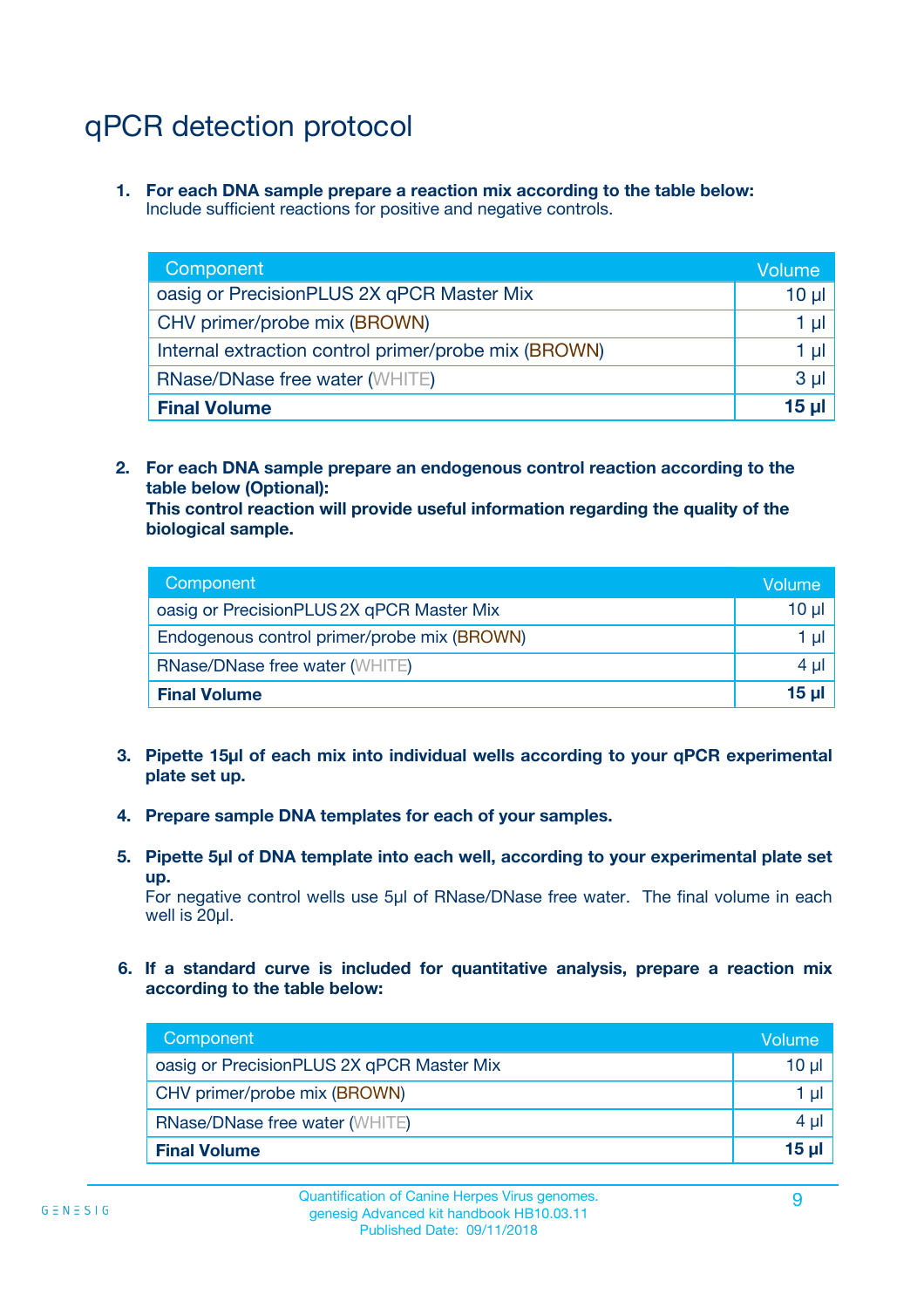#### **7. Preparation of standard curve dilution series.**

- 1) Pipette 90µl of template preparation buffer into 5 tubes and label 2-6
- 2) Pipette 10µl of Positive Control Template (RED) into tube 2
- 3) Vortex thoroughly
- 4) Change pipette tip and pipette 10µl from tube 2 into tube 3
- 5) Vortex thoroughly

Repeat steps 4 and 5 to complete the dilution series

| <b>Standard Curve</b>         | <b>Copy Number</b>     |
|-------------------------------|------------------------|
| Tube 1 Positive control (RED) | $2 \times 10^5$ per µl |
| Tube 2                        | $2 \times 10^4$ per µl |
| Tube 3                        | $2 \times 10^3$ per µl |
| Tube 4                        | $2 \times 10^2$ per µl |
| Tube 5                        | 20 per µl              |
| Tube 6                        | 2 per µl               |

**8. Pipette 5µl of standard template into each well for the standard curve according to your experimental plate set up.**

#### The final volume in each well is 20µl.

## qPCR amplification protocol

Amplification conditions using oasig or PrecisionPLUS 2X qPCR Master Mix.

|             | <b>Step</b>       | <b>Time</b>     | Temp    |
|-------------|-------------------|-----------------|---------|
|             | Enzyme activation | 2 min           | 95 °C   |
| Cycling x50 | Denaturation      | 10 <sub>s</sub> | 95 $°C$ |
|             | DATA COLLECTION * | 60 s            | 60 °C   |

\* Fluorogenic data should be collected during this step through the FAM and VIC channels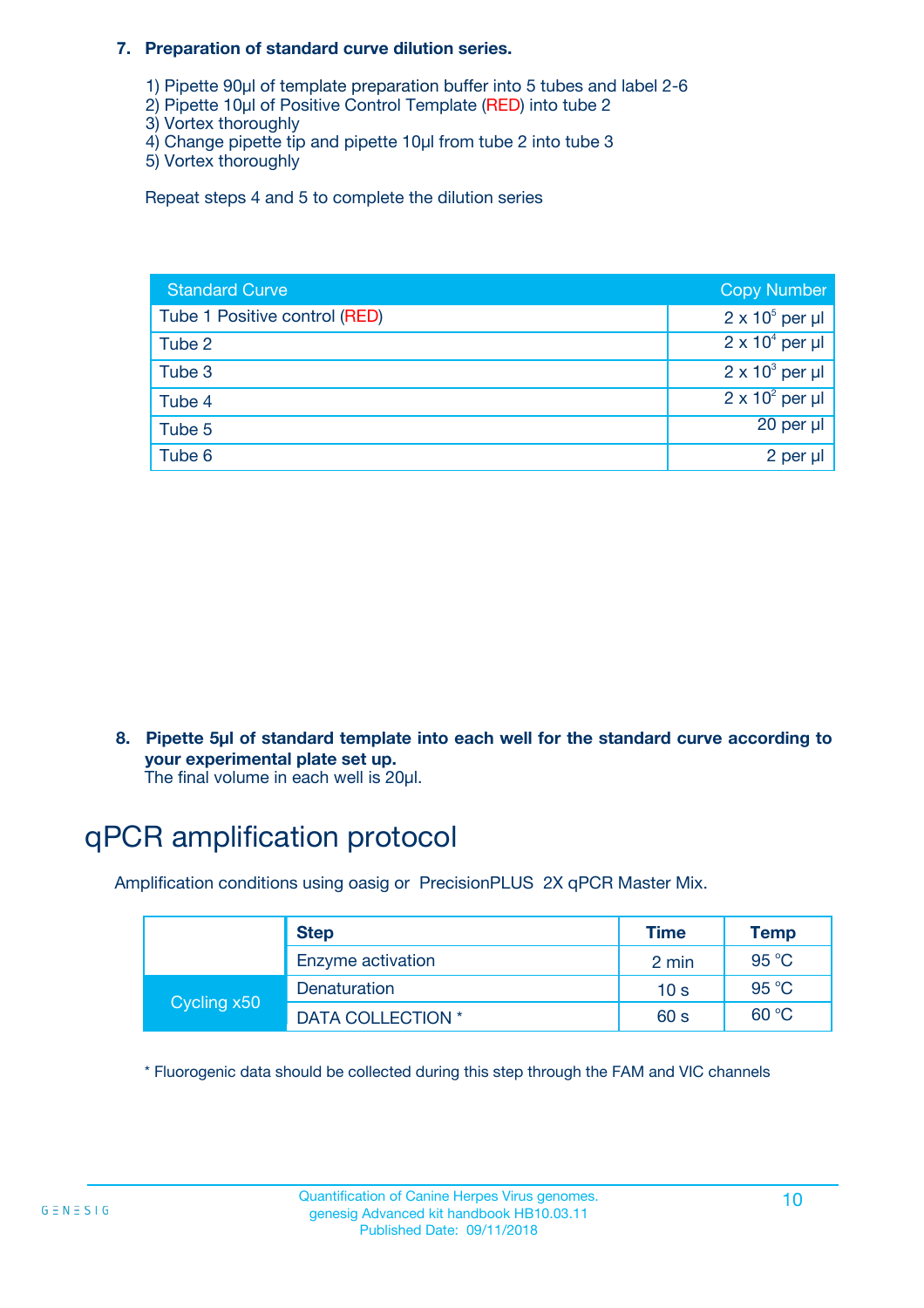# Interpretation of results

| <b>Target</b><br>(FAM) | Internal<br>control<br>(NIC) | <b>Positive</b><br>control | Negative<br>control | Interpretation                                                                                                  |
|------------------------|------------------------------|----------------------------|---------------------|-----------------------------------------------------------------------------------------------------------------|
| $\leq 30$              | $+ 1 -$                      | ÷                          |                     | <b>POSITIVE QUANTITATIVE RESULT</b><br>calculate copy number                                                    |
| > 30                   | ÷                            | ÷                          |                     | <b>POSITIVE QUANTITATIVE RESULT</b><br>calculate copy number                                                    |
| > 30                   |                              | ÷                          |                     | <b>POSITIVE QUALITATIVE RESULT</b><br>do not report copy number as this<br>may be due to poor sample extraction |
|                        | ÷                            | ÷                          |                     | <b>NEGATIVE RESULT</b>                                                                                          |
|                        |                              |                            |                     | <b>EXPERIMENT FAILED</b>                                                                                        |
| $+ 1 -$                | $+ 1 -$                      | ÷                          | $\leq 35$           | due to test contamination                                                                                       |
| $+ 1 -$                | $+ 1 -$                      | ÷                          | > 35                | $\star$                                                                                                         |
|                        |                              | ÷                          |                     | <b>SAMPLE PREPARATION FAILED</b>                                                                                |
|                        |                              |                            |                     | <b>EXPERIMENT FAILED</b>                                                                                        |

Positive control template (**RED**) is expected to amplify between Cq 16 and 23. Failure to satisfy this quality control criterion is a strong indication that the experiment has been compromised.

\*Where the test sample is positive and the negative control is positive with a  $Ca > 35$ , the sample must be reinterpreted based on the relative signal strength of the two results:



If the sample amplifies  $> 5$  Cq earlier than the negative control then the sample should be reinterpreted (via the table above) with the negative control verified as negative.



If the sample amplifies  $< 5$  Cq earlier than the negative control then the positive sample result is invalidated and<br>the result should be determined  $the$  result should be inconclusive due to test contamination. The test for this sample should be repeated.